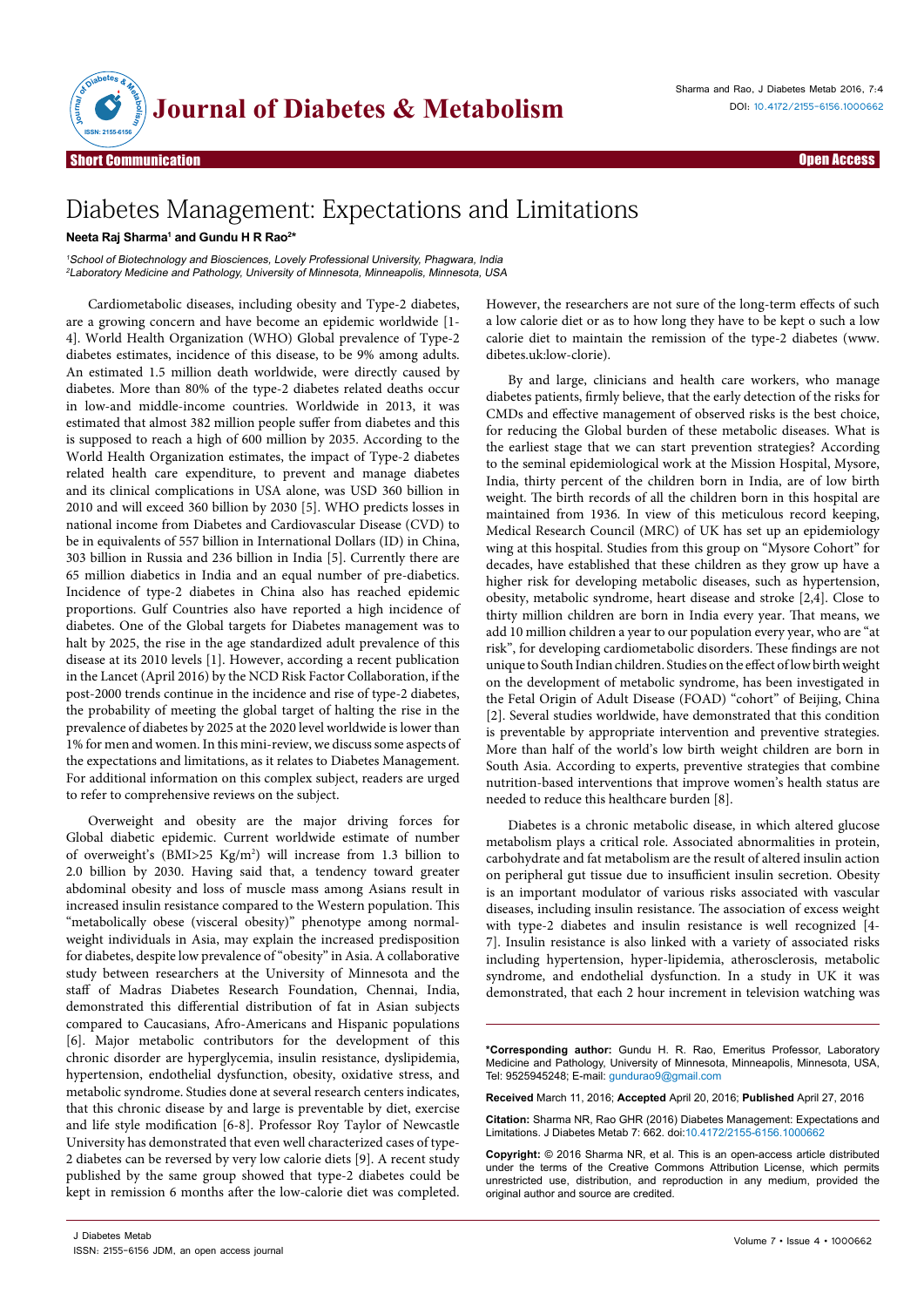associated with14% increase in diabetes risk. Studies at the Diabetes Center at Leicester University (personal communication), England, have demonstrated that 6 hours of standing (during working hours) burns 300 calories (equivalent to 2 hrs walking on treadmill). All Gulf countries have very high incidence of type-2 diabetes. According to the international Federation Guidelines, there is increasing evidence that supports the importance of controlling or managing all the three components of the glucose triad; hemoglobin A1c, Fasting Glucose, and Post Prandial Glucose [10]. Post-meal glycemia (PMG) is defined as 140 mg of glucose/dl, 2 hr after the ingestion of a meal. The PMG is a major contributor for complications associated with diabetes, as such targeting PMG, as a management strategy will help reduce the overall risk for developing clinical complications of diabetes such as peripheral neuropathy, nephropathy, retinopathy and cardiovascular problems.

Americans on an average consume 250 to 300 gms of carbs a day, accounting to 55% of their daily intake. South Asians by and large, take lot more of carbs as their caloric intake. All carbohydrates get converted into sugar in the blood, the more refined the carbs are, the quicker the conversion occurs. In a healthy adult the metabolism works fine, however, overtime the metabolism changes and insulin resistance develops. Studies done in several laboratories, have demonstrated the beneficial effect of Mediterranean and low carb diet, compared to the low fat diet. In a 12 week study, Prof. Stephen Phinney (Emeritus Professor of Nutrition, at UC Davis, USA) and his associates put 40 subjects with metabolic syndrome on a 1500-calorie diet. Half of the subjects were on low fat and high carb diet, other half on low-carb and high fat diet. Despite the high fat that the low carb diet group was getting, at the end of the study levels of triglycerides had dropped by 50% in this group. Levels of good cholesterol (HDL) increased by 15%. The researchers concluded that contrary to what one may expect, dietary fat intake was not directly related to blood fat. Rather the amount of carbohydrates in the diet appears to be a potent contributor. "Fat is not the problem," says Dr. Walter Willett, Chairman of the Department of Nutrition at the Harvard School of Public Health (LA Times, 2/20/2016). "If Americans could eliminate sugary beverages, potatoes, white bread, pasta, white rice and sugary snacks, we would wipe out almost all the problems we have with excess weight and diabetes and other metabolic diseases." A meta-analysis that included randomized controlled studies found that low carb, non-energy restricted diets appear to be at least as effective as low-fat energy-restricted diets, in inducing weight loss for up to one year. When discussing about the diet and diabetes, one can conclude that lowering the glycemic index and the absolute amount of carbohydrates in the diet, can have a profound effect upon lowering the blood glucose; whereas dietary protein has very little effect on blood glucose and dietary fat has none [9-15].

In developing countries less than half of people with diabetes are diagnosed [1-4]. Type-2 diabetes can remain undetected for many years and the diagnosis by and large made from associated complications, such as elevated blood or urinary sugar. Undiagnosed diabetes accounts for 85% of those diagnosed with this disease in South Africa, over 60% in India, 80% in Cameron, 70% in Ghana and over 80% in Tanzania. Type-2 diabetes is responsible for 85-95% of all diabetes, in high-income countries and may be even higher in developing countries [1]. Eighty percent of Type-2 diabetes is preventable by changing diet, increasing physical activity and improving the lifestyle. As a part of its Global mission to promote diabetes care and prevention, International Diabetes Federation develops guidelines, which review evidence to date on post-meal-glucose values and the development of clinical complications of diabetes [10]. These guidelines and recommendations are intended to help clinicians and professional organizations in

Page 2 of 3

developing strategies for effective management of PMG in diabetics. [http://www.idf.org.](http://www.idf.org)

In the conference on Diabetes in Dubai (6<sup>th</sup> Global Summit on diabetes Nov  $4<sup>th</sup>$  2015), we presented our views on some of the novel approaches in early detection of risks associated with type 2-diabetes and its clinical complications [16,17]. The scientists and engineers of LD Technologies, Miami, Florida, have developed a non-invasive diagnostic platform for the diagnosis of complications associated with the progression of diabetes. This diagnostic platform called TM-Oxi in USA and as R.I.S.C.-Test in India (Lifespan, India), uses pulse oximeter, blood pressure monitor and galvanic skin response monitor, to obtain data from the subjects. Appropriate algorithms, convert the data obtained during these studies, to risk scores for various complications such as lipid biomarkers, IGT markers, blood pressure markers, endothelial function markers etc [18,19]. Indeed, the Lifespan India in their brochures and advertisement, claim that the R.I.S.C-test identifies over 30 cardiometabolic risks.



Courtesy: Dr. Albert Maarek, LD Technologies, Miami, Florida [\(www.ldteck.com\)](http://www.ldteck.com).

However, if one takes a look at the results overview generated by this test, it becomes clear, that they are grouped under just two headings, cardiometabolic risk (CMR) score and Autonomic Nervous Response (ANR) score. The developers of this novel technology had great expectations in terms of its ability to detect a variety of risk scores. However, from the perspective of a clinician the scores and the values generated using this system do not provide a means to manage the therapy of this complicated disease. Having said that, we need to take into consideration the novelty of cutting edge technologies like this, which provide us risk prediction capabilities. This platform clearly demonstrates the superiority of software, analytics and algorithmsbased clinical decision support. Appropriate use of this and other technologies, collection and collation of massive clinical data, analysis of such data, will provide us new and useful information for detection of early lesions that develop as the disease progresses.

Type-2 diabetes is a major growing concern worldwide. By and large, depending on the resources (financial as well as human), different countries have generally focused management of diabetes and its clinical complications, to normalizing overall glycemic control, as assessed by fasting glucose or hemoglobin A1c. This approach of management of type-2 diabetes, only addresses the need of individuals who already are diabetic. This approach will not reduce the healthcare burden or the incidence of this chronic disease. Framingham risk studies for cardiovascular disease and various preventive measures including the changes in life style reduced cardiovascular morbidity and mortality in the developed countries of the world. Therefore,